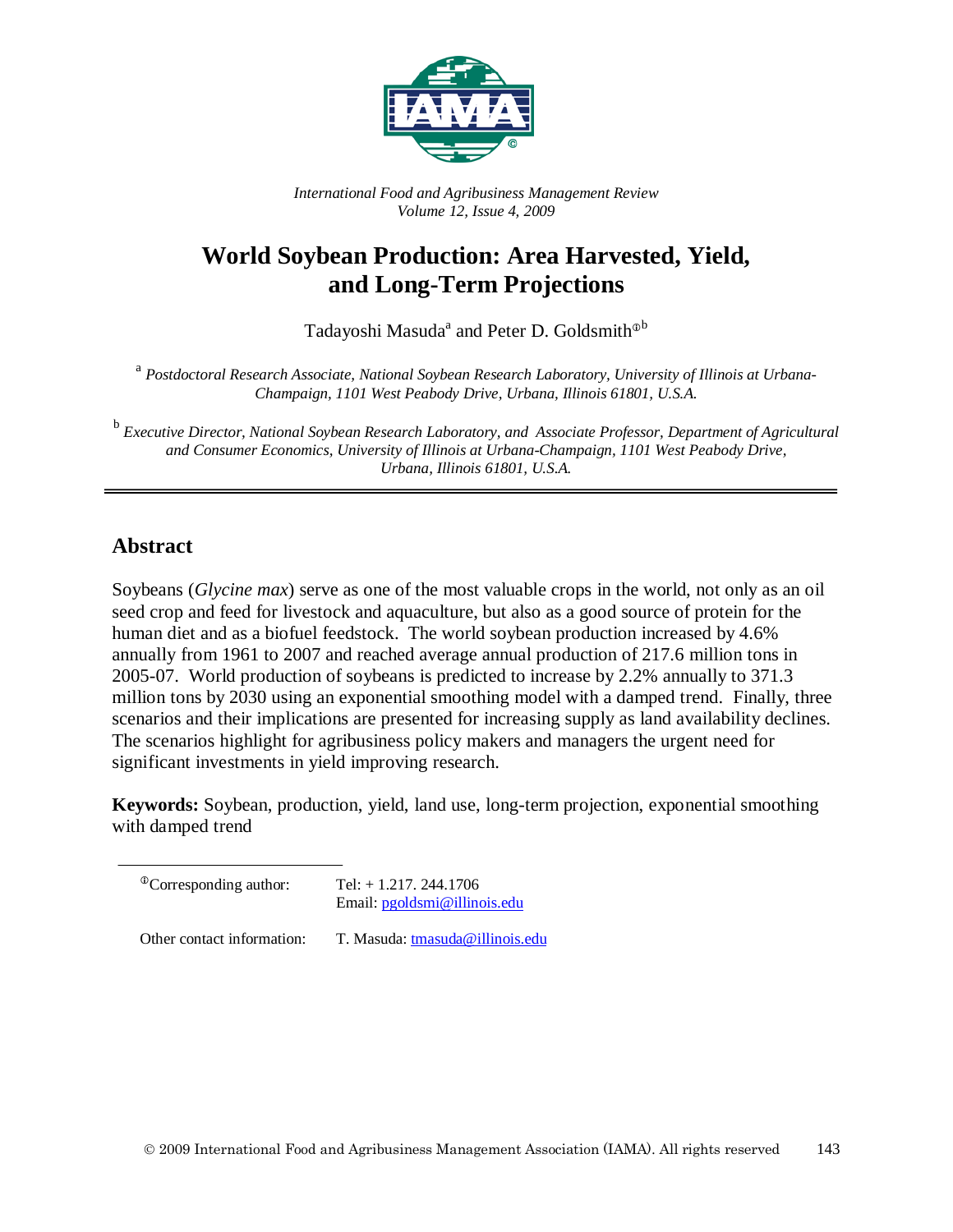### **Introduction**

Soybeans *(Glycine max)* are one of the most valuable crops in the world not only as an oil seed crop and feed for livestock and aquaculture, but also as a good source of protein for the human diet and as a biofuel feedstock. Rapid soybean demand increases in the last decade challenge the reliability of supply, stock levels, and reasonable pricing. In just the past two years soybeans have topped \$16.00 per bushel (July 3, 2008) and Argentina, the world's third largest producer, had a 30% reduction in output due to drought in 2009. In order to meet the demand, there are two alternatives: increase planted hectares or increase yield (tons/ha).<sup>[1](#page-1-0)</sup> This paper examines the long range forecasts of soybean production as well as area harvested and yield using time series model and scenario analysis. The results and the accompanying scenario analysis demonstrate for policy makers and managers both the challenges of meeting demand growth with limited supplies of arable land, and the need for public, private, and farmer investments to increase yields.

Increasing soybean hectares by: substituting for other crops (e.g. sunflower in Argentina or cotton in the United States); utilizing pasture (e.g. Santa Fe, Argentina or Mato Grosso, Brazil); or replacing native vegetation (e.g. cerrado in Brazil) has been the most expedient manner to increase soybean output. World soybean production increased 36% since 2000 (Figure 1). World-wide soybean harvested acres though increased 28% and drove 81% of the increased production. Yield increased only six percent since 2000 and contributed only 19% to the increase. Going forward available farmland for soybean production will be limited by decreasing quantities of land not already in production, increased farmland loss for urbanization, heightened sensitivities about agricultural uses of land, and weak property rights in regions such as Africa that constrains the employment of modern agricultural methods (Goldsmith 2008b).



**Source:** FAOSTAT and authors' calculation.

<span id="page-1-0"></span><sup>&</sup>lt;sup>1</sup> Reducing losses also increases the available supply, but would have minor impact on the overall supply-demand balance.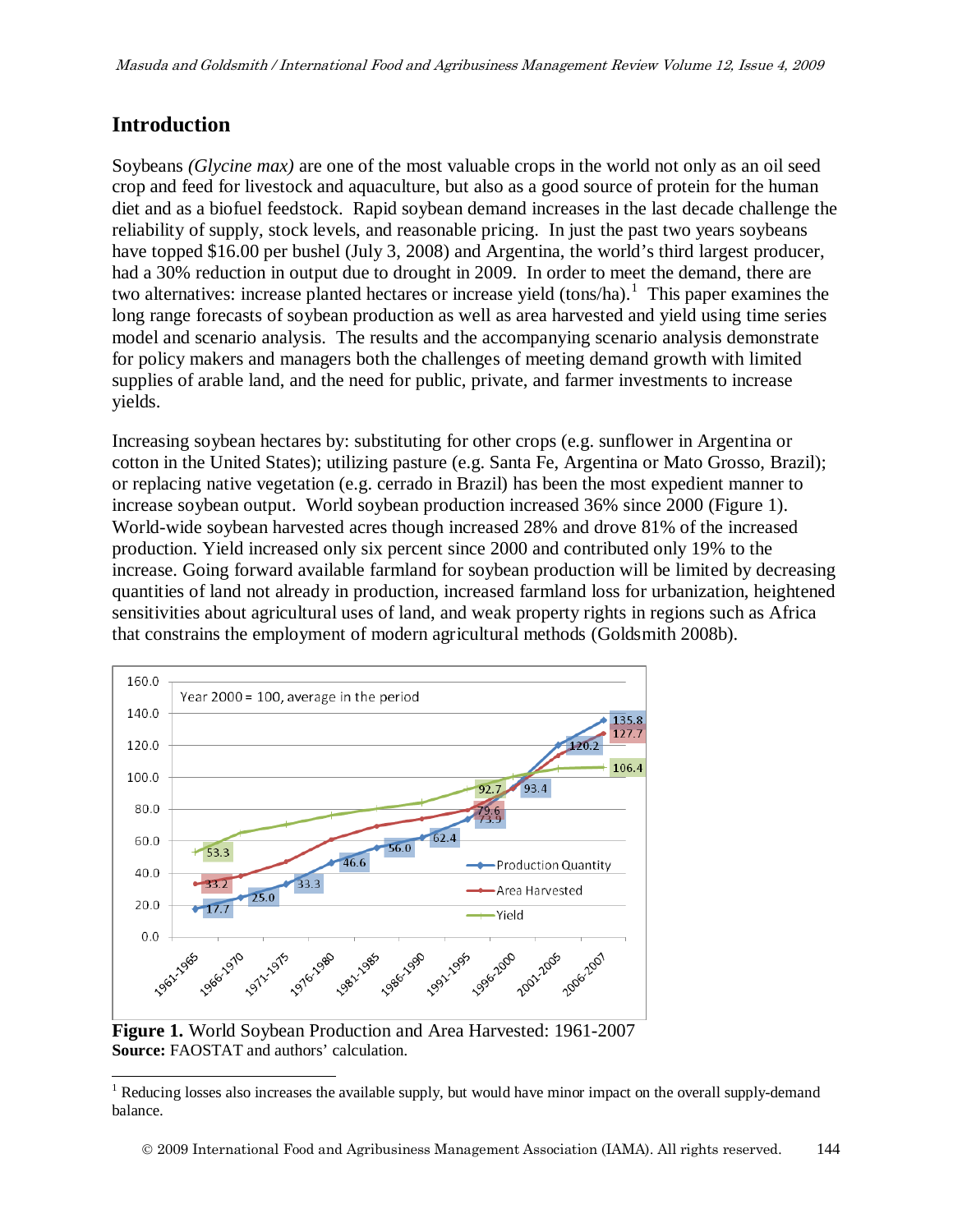This paper has four objectives: 1) examine the contribution of increased land use as a component of overall production; 2) analyze the contribution of yield to overall production across major producing countries; 3) estimate the long range production quantities of soybeans at country and international levels; and 4) use scenario analysis to help policy makers and mangers think about the implications of these trends on policy and strategy.

### **Soybean Production: Historical View (1961-2007)**

#### *Production*

The world annually produced 28.6 million metric tons of soybeans in 1961-65, and reached 217.6 million metric tons in 2005-07. The quantity increased 7.6 times during the half century. The USA produced more than 50 percent of the world soybean production until the 1980s but that share has declined to 37.0% in 2005-07(Figure 2). Brazil and Argentina though have significantly increased their shares steadily over the same period. Brazil is the second largest producer with 53.9 million tons, or 24.8% of world production. Argentina ranks third producing 41.4 million tons and 19.0% of world output. The top five countries; United States, Brazil, Argentina, China, and India, produce more 92% of the world's soybeans.



#### **Figure 2**. Shifts of Soybean Production Shares of Top 7 Countries plus Continents **Note.** 5-year average. 2005-2007 is the three-year average. **Source:** FAOSTAT and authors' calculation.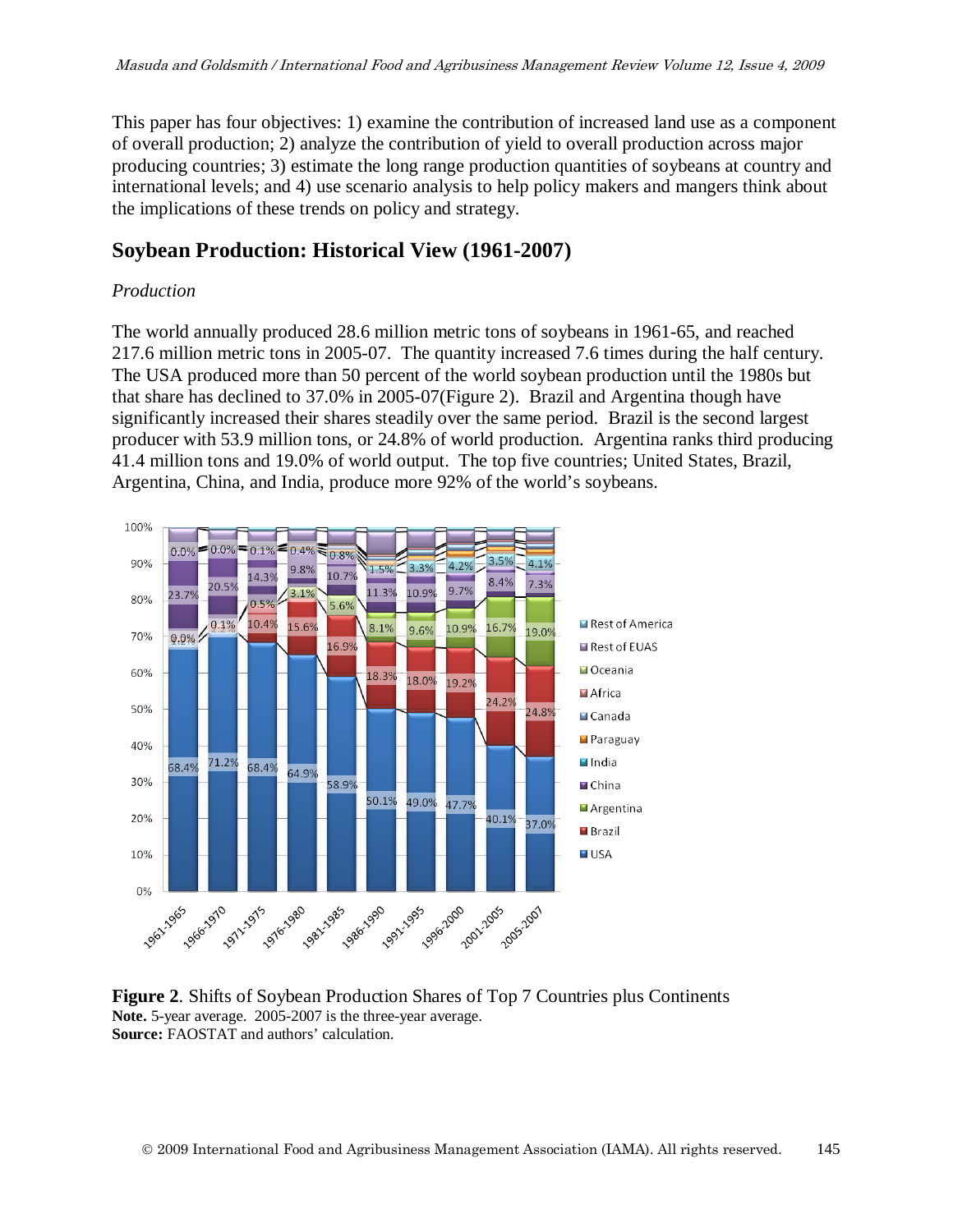#### *Land Use*

The area harvested rose significantly with the dramatic increase in production outside the United States. The world soybean area harvested approximately quadrupled from 24.7 million ha in 1961-65 to 94.1 million ha in 2005-07. During the half century, the USA and China decreased their shares of soybean area harvested to 31.7% (29.9 million ha) and 9.8% (9.2 million ha) respectively in 2005-07, while Brazil and Argentina increased their shares to 23.3% (21.9 million ha) and 16.0% (15.1 million ha), respectively, (Figure 3).



**Figure 3**. Shifts of Soybean Area Harvested Shares of Top 7 Countries plus Continents **Note.** 5-year average. 2005-2007 is the three-year average. **Source:** FAOSTAT and authors' calculation.

#### *Yield*

The world average soybean yield doubled from 1.16 metric tons per ha in 1961-65 to 2.31 metric tons per ha in 2005-07 (Figure 4). Out of the top 5 soybean production countries, Argentina reached 2.74 metric tons per ha while India produces about one metric tons per ha. The quadrupling of the area harvested and a doubling of the yield since 1961 has increased world soybean production 7.6-times. During the same period, the main production area has shifted from the USA and Asia (China and India) to the USA and South America, especially Brazil and Argentina.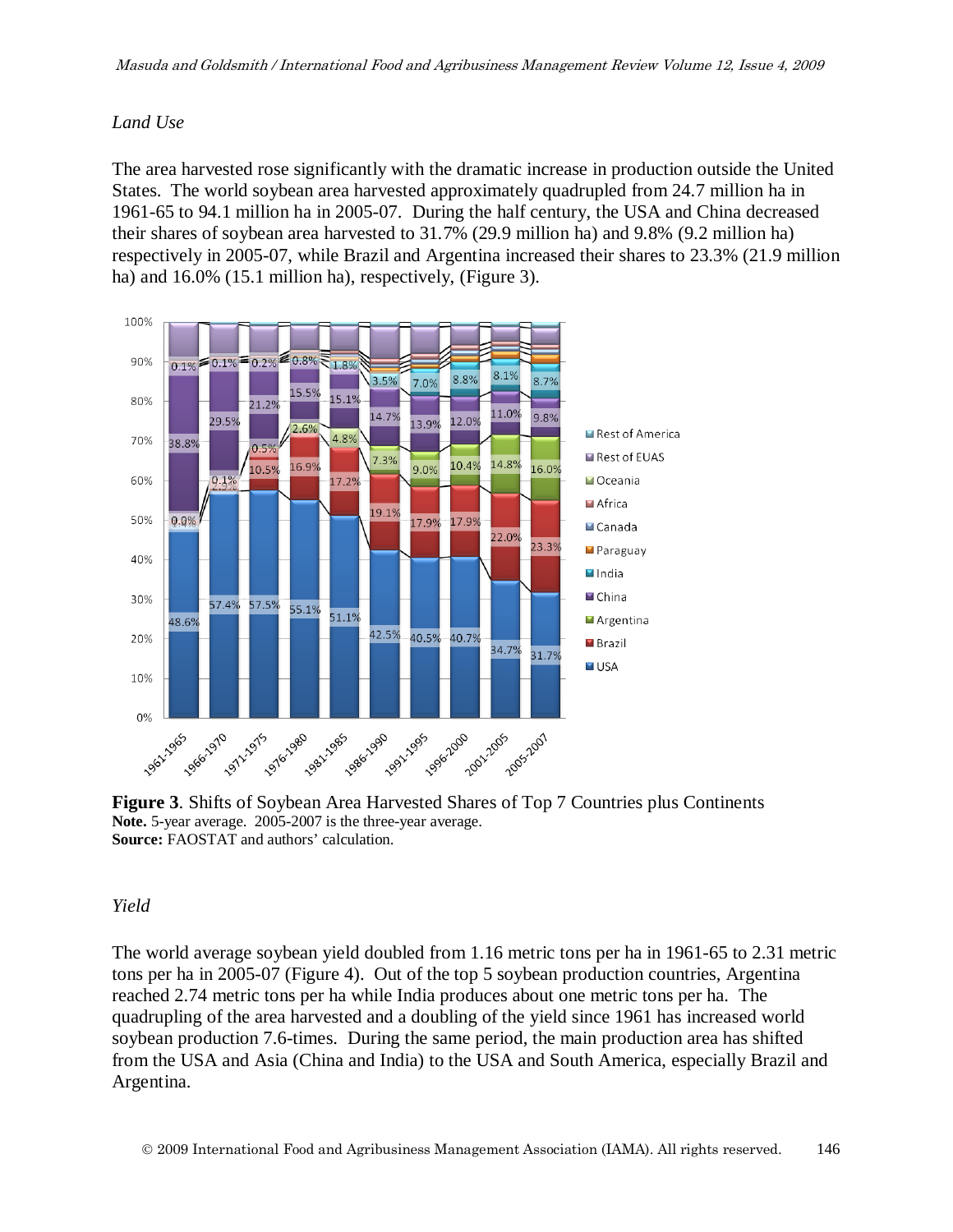

**Figure 4.** Changes in Soybean Yield by Country and World Average: 1961-2007 **Note.** 2005-2007 is 3-year average. **Source:** FAOSTAT and authors' calculation.

#### **Literature Review**

A number of models have been used to forecast soybean production. Rosegrant et al. (2001) provide both baseline projections and alternative scenarios of global food supply, demand, trade, and malnutrition in 2020. Their International Model for Policy Analysis of Agricultural Commodities and Trade (IMPACT) model analyzes impacts on alternative scenarios but does not provide the data granularity at the country, land use, and yield levels. OECD-FAO (2009) provides only a 10-year assessment of future prospects in the major world agricultural commodity markets though 2018 and aggregates all oilseeds into one class. This does not allow focus on the special case of soybeans. The USDA (2009) also provides 10-year projections for the agricultural sector including soybean sector through 2018 but focuses on U.S. agriculture.

Box-Jenkins ARIMA (Autoregressive Integrated Moving Average) estimation provides excellent flexibility for time series forecasting not only for addressing auto-correlated errors, but exploring non-zero trends, the smoothing of trends and levels, and dampening forecast estimates. Exponential smoothing helps correct for the large fluctuations common in production data (Ferbar et al, 2009). In our case data quality is problematic and adds to large fluctuations because we require a methodology suitable for all 179 countries in our dataset. Additionally, previous research has found improved forecast performance when a dampening coefficient is employed, especially when forecast length approaches fifty percent of the historical series (Miller and Liberatore, 1993). In our case we project 23 years into the future.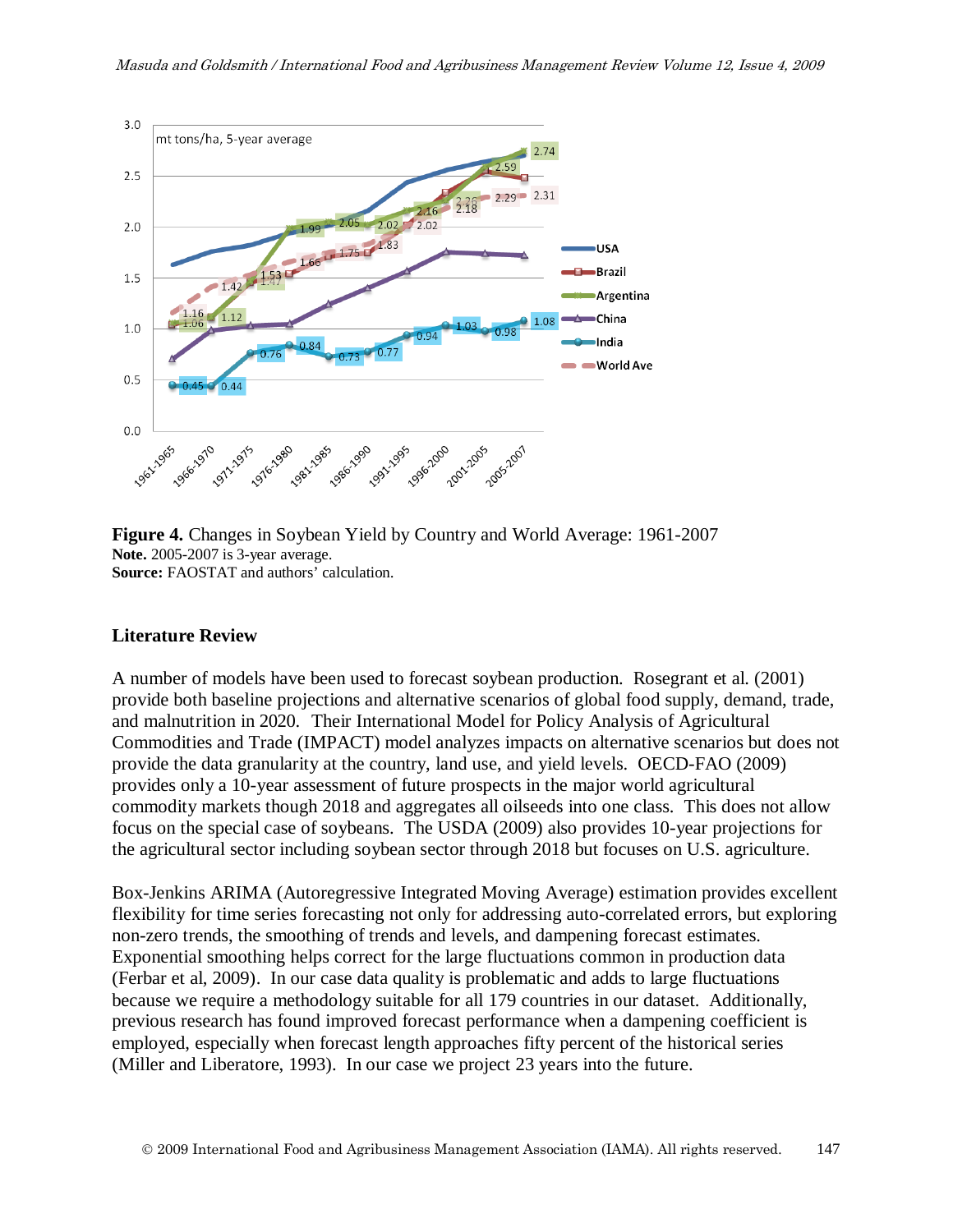Finally, when using Box-Jenkins ARIMA approach to forecast a constructed variable, in our case production as a function of area and yield,  $P = A \times Y$ , it is not clear whether it is better to forecast *A* and *Y* separately to produce the forecast, or to forecast *P* directly (Kennedy, 2003). While there is no conclusive evidence as to the choice between the direct forecast of aggregated variables (production, *P*) and the indirect forecasts as the product of forecasts of the components (area harvested, *A*, and yield, *Y*), indirect forecasts tend to outperform direct forecasts (Kang, 1986).

## **Methodology**

Our overall objectives are to estimate and analyze country-level projections through the year 2030, focusing on land and yield as components of production. We forecast explicitly A and Y then produce P following Kang (1986) and consistent with Rosegrant et al. (2001 and 2002) and OECD-FAO ([2](#page-5-0)009).<sup>2</sup> We define the following: soybean production in terms of  $P$  (metric tons); area harvested in terms of hectares, *A* (ha); and soybean yield, *Y* (tons/ha) as *P* divided by *A*.

This yields the following relationship:

$$
P = (P/A) \times A = Y \times A
$$

Production growth rate  $(\dot{P})$  is disaggregated into yield growth rate  $(\dot{Y})$  and area harvested growth rate  $(\mathbf{\hat{A}})$  to obtain:

$$
\dot{P} = \dot{Y} + \dot{A}
$$

Multiplying area harvested (A) and yield (Y) after estimation derives soybean production quantities (P). The two variables by country and continent are estimated individually as univariate time series (Equation 1). Box-Jenkins ARIMA type univariate time series models can be exponentially smoothed and include a damped trend in order to improve forecast performance (See Gardner and McKenzie, 1985; Hamilton, 1994; Mills, 1990). Introducing a damped trend into exponential smoothing makes sense as growth rates in yield and expansion of harvested land begin to plateau over time.

Following Gardner and McKenzie (1985) and Gardner (1985), the general damped-trend linear exponential smoothing model is as follows:

$$
A_t = \mu_t + \beta_t t + \epsilon_t \quad (1)
$$

where A is area harvested or yield at time t,  $\mu_t$  is the level of area harvested or yield at time t,  $\beta_t$ is parameter at t, *t* is the time trend or year, and  $\epsilon_{\pm}$  is error term at t.

The smoothing equations are:

Level:  $L_t = \alpha A_t + (1 - \alpha)(L_{t-1} + \phi T_{t-1})$ , and

<span id="page-5-0"></span> $2$  We also provide the readers forecasts of direct estimation in the Appendix.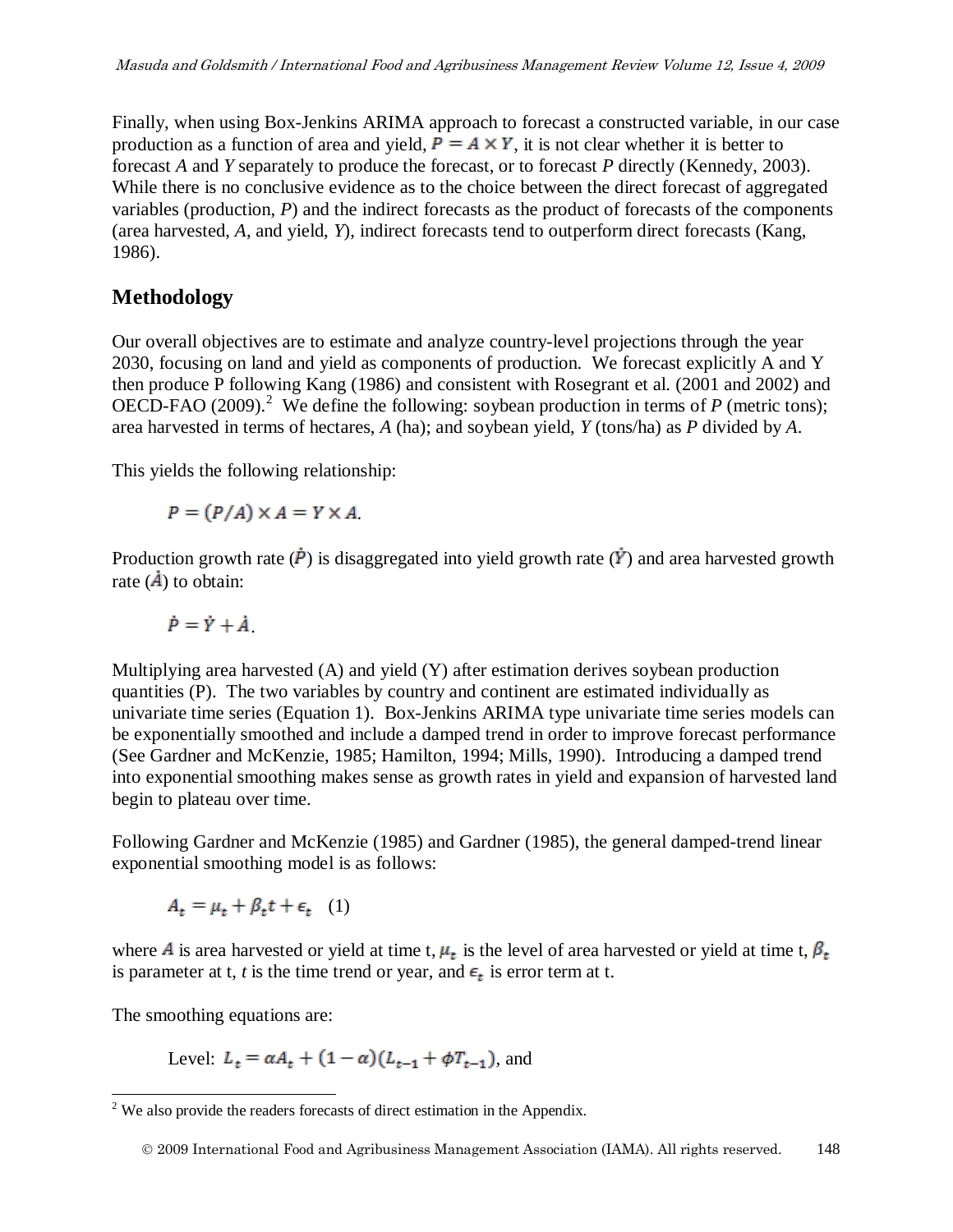Trend:  $T_t = \gamma (L_t - L_{t-1}) + (1 - \gamma) \phi T_{t-1}$ where  $L_t$  = smoothed level at *t* of the series, computed after  $A_t$  is observed,  $\alpha$  = smoothing parameter for the level of the series,  $\phi$  = trend modification or damping parameter,  $T<sub>t</sub>$  = smoothed trend at the end of period *t*, and  $\gamma$  = smoothing parameter for trend.

The error-correction form of the smoothing equations is:

$$
L_t = L_{t-1} + \phi T_{t-1} + \alpha e_t
$$
, and  

$$
T_t = \phi T_{t-1} + \alpha \gamma e_t
$$

where  $\mathbf{e}_t = A_t - \hat{A}_t(1)$  is a one-period-ahead forecast error. The forecast for *k* period(s) ahead from origin *t* is:

 $\hat{A}_{\tau}(k) = L_{\tau} + \sum_{i=1}^{k} \phi^{i} T_{\tau}$ .

If  $0 \lt \phi \lt 1$ , the trend is damped and the forecasts approach an asymptote given by the horizontal linear line or plateau:  $L_{\tau} + T_{\tau} \phi (1 - \phi)$ . The equivalent process is ARIMA (1, 1, 2)<sup>[3](#page-6-0)</sup> process that is written as:

$$
(1 - \phi B)(1 - B)A_t = (1 - \theta_1 B - \theta_2 B^2)\epsilon_t,
$$

where  $\theta_1 = 1 + \phi - \alpha - \alpha \gamma \phi$ , and  $\theta_2 = (\alpha - 1)\phi$ .

If  $\phi = 1$ , the model is equivalent to the standard version of Holt's (1960) model and the trend is linear. The equivalent process is ARIMA (0, 2, 2):

 $(1-B)^2 A_t = (1 - \theta_3 B - \theta_4 B^2) \epsilon_t$ 

where  $\theta_3 = 2 - \alpha - \alpha \gamma$ , and  $\theta_{\alpha} = \alpha - 1$ .

Model permutations are commonly compared using both mean squared error (MSE) and mean absolute deviation (MAD) statistics. See Gardner (1985) and Ferbar et al. (2009) for excellent applications of MAD and MSE when comparing forecast models. The MSE gives more weight to large errors and is thus a more conservative fitness criterion than the MAD. The MSE is chosen as the error measurement in this study in order to avoid over amplifying the forecast estimates for the period (2008-2030). For the damped trend,  $\phi = 0.98$  is set as the default when attempting to identify the best combination of level and trend parameters ( $\alpha$  and  $\gamma$ ). For a few countries a lower damped default coefficient was employed as the default of  $\phi = 0.98$  was too high and drove trends negative.

<span id="page-6-0"></span><sup>&</sup>lt;sup>3</sup> In the general ARIMA (1, 1, 2),  $-1 < \phi < 1$ .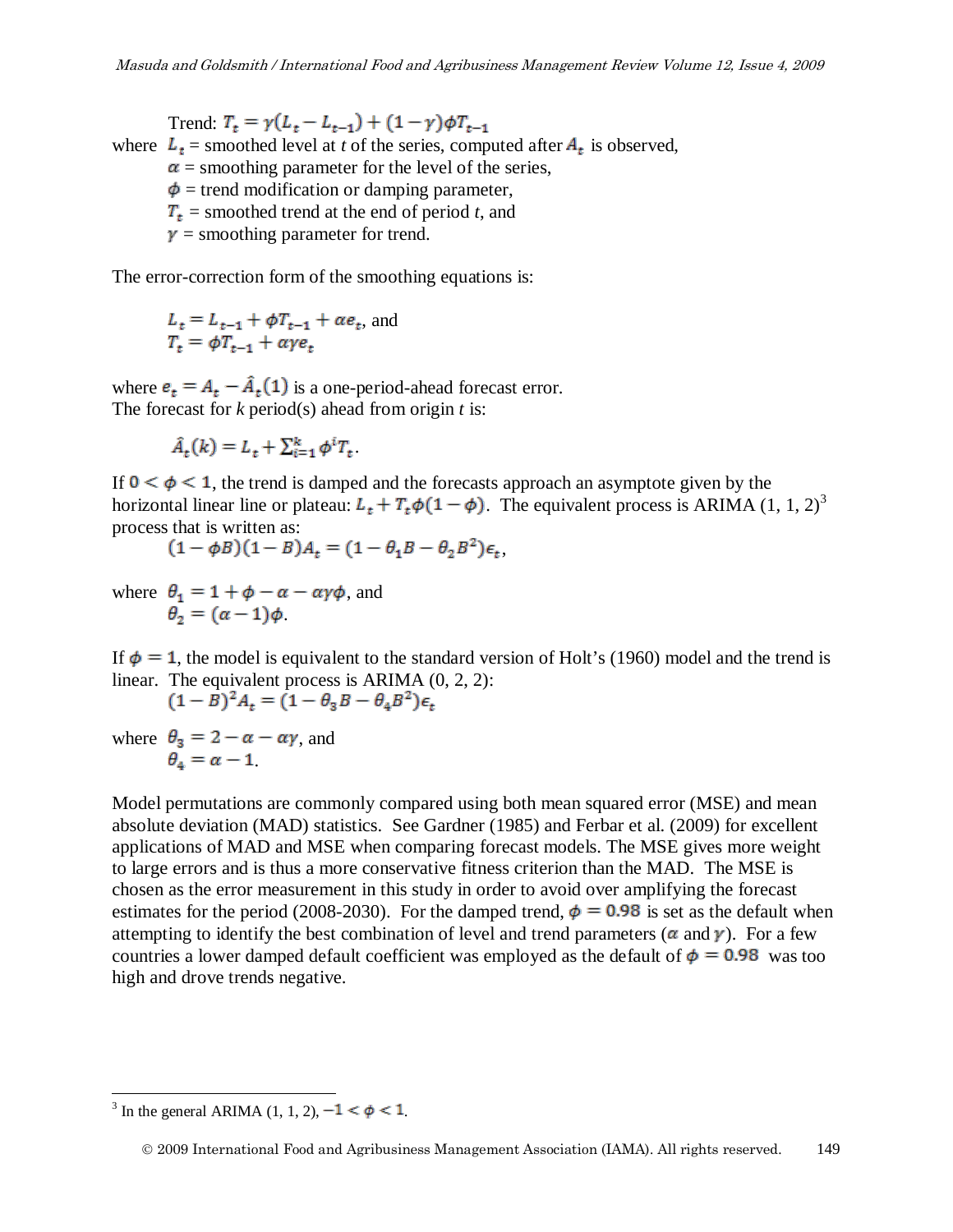| a. Area Harvested |              |              |               |               |
|-------------------|--------------|--------------|---------------|---------------|
| Coutry/continent  | <b>Level</b> | <b>Trend</b> | <b>Damped</b> | Fcst MSE*     |
| <b>USA</b>        | 0.90         | 0.05         | 0.98          | $1.943E+12$   |
| Brazil            | 0.90         | 0.10         | 0.98          | $1.247E+12$   |
| Argentina         | 0.70         | 0.30         | 0.98          | $1.908E + 11$ |
| China             | 0.90         | 0.05         | 0.98          | $3.777E + 11$ |
| India             | 0.90         | 0.20         | 0.98          | $7.709E+10$   |
| Paraguay          | 0.80         | 0.20         | 0.98          | $1.058E+10$   |
| Canada            | 0.60         | 0.10         | 0.98          | $2.693E+09$   |
| Rest of EUAS      | 0.90         | 0.30         | 0.98          | $6.688E+10$   |
| Rest of America   | 0.10         | 0.25         | 0.98          | $1.509E+10$   |
| Africa            | 0.90         | 0.05         | 0.98          | $6.782E+09$   |
| Oceania           |              |              |               |               |

|  | Table 1. Parameters for Exponential Smoothing |  |  |  |
|--|-----------------------------------------------|--|--|--|
|--|-----------------------------------------------|--|--|--|

*b. Yield* 

|                 | <b>Level</b> | <b>Trend</b> | <b>Damped</b> | <b>Fest MSE</b> |
|-----------------|--------------|--------------|---------------|-----------------|
| <b>USA</b>      | 0.20         | 0.05         | 0.98          | 4.143E-02       |
| <b>Brazil</b>   | 0.40         | 0.05         | 0.98          | 4.998E-02       |
| Argentina       | 0.30         | 0.05         | 0.97          | 8.137E-02       |
| China           | 0.50         | 0.05         | 0.98          | 1.064E-02       |
| India           | 0.60         | 0.05         | 0.98          | 2.393E-02       |
| Paraguay        | 0.40         | 0.30         | 0.80          | 5.083E-02       |
| Canada          | 0.10         | 0.05         | 0.95          | 6.781E-02       |
| Rest of EUAS    | 0.90         | 0.05         | 0.98          | 7.888E-03       |
| Rest of America | 0.30         | 0.05         | 0.98          | 2.694E-02       |
| Africa          | 0.90         | 0.05         | 0.98          | 6.704E-03       |
| Oceania         | 0.40         | 0.05         | 0.98          | 1.004E-01       |

**Notes.** \*Forecasting mean square error is minimized to determine the level and trend parameters. Sample period is 1961-2007. The number of observation is 47.

#### *Data*

Soybean production and area harvested data are provided by FAOSTAT, which is commonly used in agricultural economic analysis and for projections (e.g., OECD-FAO (2009) and Rosegrant et al. (2001)). Specifically we estimated forecasts for the 21 soybean producing countries that produce 99 % of the world's soybeans. We selected for analysis the seven top producing countries (USA, Brazil, Argentina, China, India, Paraguay, and Canada) and 4 continents (Africa, Oceania, Rest of Eurasia, and Rest of America). These seven countries represent more than 95% of world soybean production in 2005-07. We analyzed soybean production, yield, and area harvested from 1961 to 2007 for each country and continent.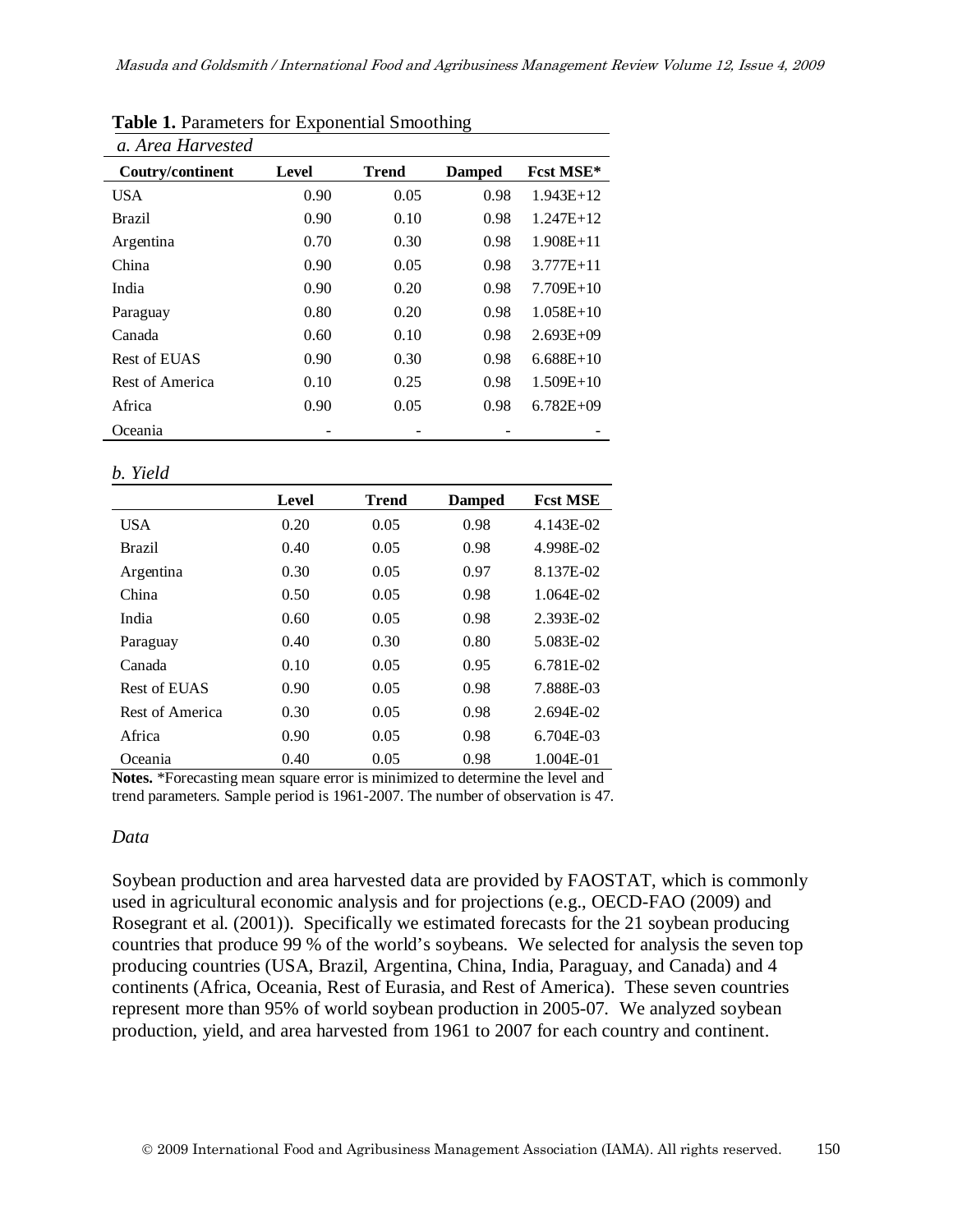### **Estimation Results**

The world soybean production compound annual growth rate for 1961-2007 (46 periods) is,  $\dot{P} = \left(\frac{216.144}{25.882}\right)^{\frac{4}{45}} - 1 = 4.6\%$ , and can be disaggregated into  $A = 3.1$  % and  $\dot{Y} = 1.5$  %. In the long term, of the 4.6% annual growth in tonnage produced, the increase in yield accounted for 1.5%, or 33% of the growth in production. After 1990s, however, the contribution of yield growth to production growth declined. The compound annual growth rates of world average soybean yield were 1.4 % in 1990-95 and 1.3% in 1995-2000, then 0.0% in 2000-05 and -0.9% in 2005-07 (Figure 5). The world soybean production growth rates during the above four periods  $(3.2\%, 4.9\%, 3.8\%$  and  $(0.4\%)$  are supported by the area harvested growth rates  $(1.8\%, 3.5\%$ , 3.8%, and 1.3%).





The production growth rate is disaggregated into area harvested and yield growth rates. 1961-65 is 4 periods. 2005-07 is 2 periods. Others are 5 periods.

**Source:** FAOSTAT and authors' calculation.

The world soybean production is projected at 311.1 million metric tons in 2020 and 371.3 million metric tons in 2030 (Table 2). The annual growth rates are 2.9% from 2005-07 to 2010, 2.5% from 2010 to 2020, and 1.8% from 2020 to 2030. The estimated quantity level in 2030 is approximately 1.7 times greater than that in 2005-07.

During the forecast period, Argentina's production rises rapidly by 4.5% annually from 2010 to 2020 and 2.8% from 2020 to 2030, when it reaches 108.4 million metric tons in 2030. At that time, Argentina is projected to become the top soybean grower, producing 29.2% of the world's output.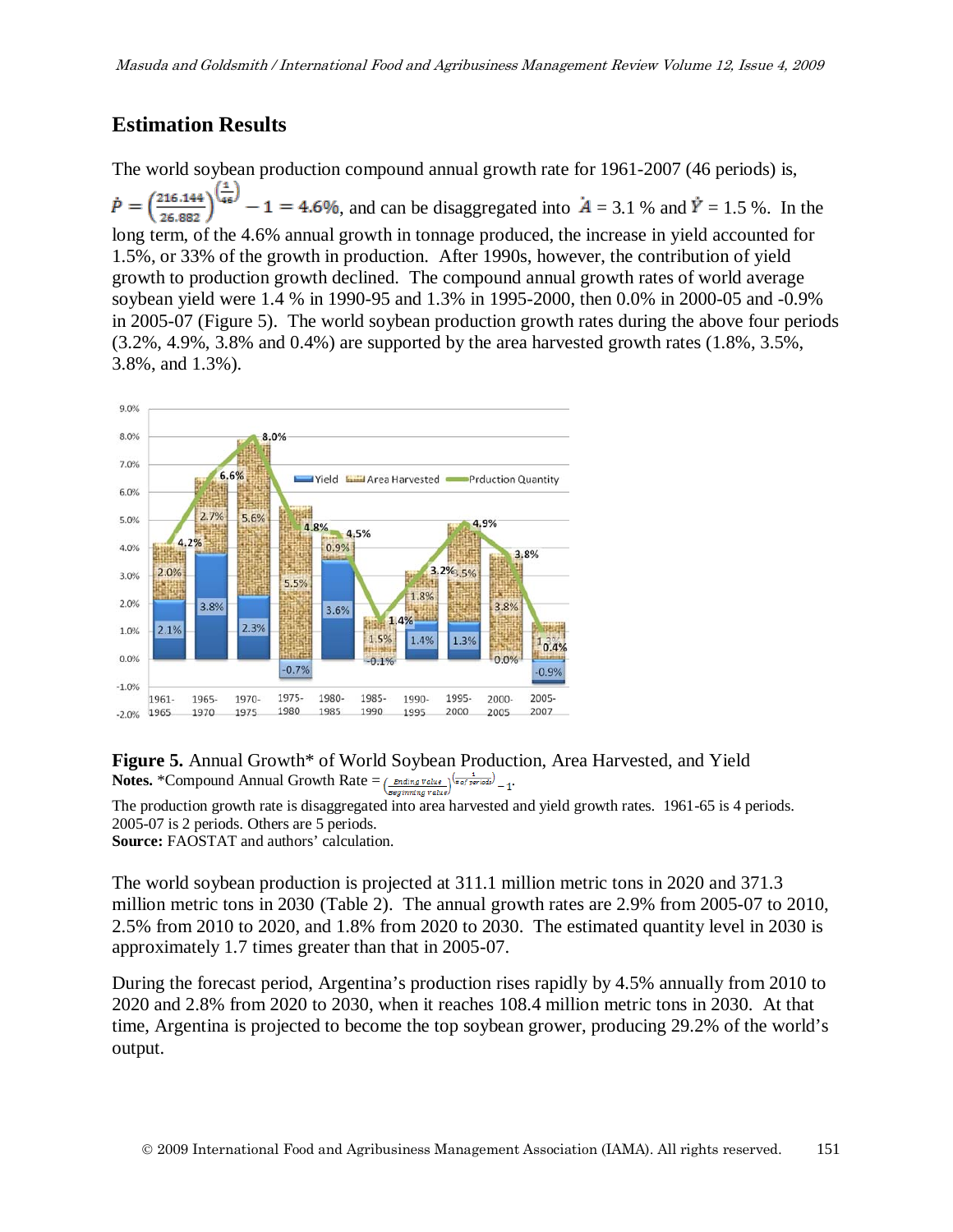| a. Soybean production and share |         |                 |       |       |         |         |              |        |
|---------------------------------|---------|-----------------|-------|-------|---------|---------|--------------|--------|
| Country/continent               |         | metric mil tons |       |       |         |         | <b>Share</b> |        |
|                                 | 2005-07 | 2010            | 2020  | 2030  | 2005-07 | 2010    | 2020         | 2030   |
| World Total                     | 217.6   | 243.9           | 311.1 | 371.3 | 100.0%  | 100.0%  | 100.0%       | 100.0% |
| <b>USA</b>                      | 80.6    | 85.1            | 92.9  | 99.5  | 37.0%   | 34.9%   | 29.9%        | 26.8%  |
| Brazil                          | 53.9    | 60.0            | 78.3  | 94.8  | 24.8%   | 24.6%   | 25.2%        | 25.5%  |
| Argentina                       | 41.4    | 52.9            | 81.9  | 108.4 | 19.0%   | 21.7%   | 26.3%        | 29.2%  |
| China                           | 15.8    | 15.8            | 16.6  | 17.2  | 7.3%    | 6.5%    | 5.3%         | 4.6%   |
| India                           | 8.9     | 10.7            | 15.0  | 18.9  | 4.1%    | 4.4%    | 4.8%         | 5.1%   |
| Paraguay                        | 3.9     | 4.1             | 5.2   | 6.5   | 1.8%    | 1.7%    | 1.7%         | 1.7%   |
| Canada                          | 3.1     | 3.1             | 3.5   | 3.8   | 1.4%    | 1.3%    | 1.1%         | 1.0%   |
| Rest of EUAS                    | 5.8     | 6.2             | 8.1   | 9.6   | 2.7%    | 2.6%    | 2.6%         | 2.6%   |
| Rest of America                 | 2.7     | 4.1             | 7.4   | 10.1  | 1.2%    | 1.7%    | 2.4%         | 2.7%   |
| Africa                          | 1.4     | 1.6             | 2.1   | 2.5   | 0.6%    | 0.7%    | 0.7%         | 0.7%   |
| Oceania                         | 0.0     | 0.0             | 0.0   | 0.0   | 0.0%    | $0.0\%$ | 0.0%         | 0.0%   |

#### **Table 2.** World Soybean Production Projection Summary

#### *b. Compound annual growth rate*

| <b>Country/continent</b> | Compound annual growth rate |           |           |  |  |  |  |
|--------------------------|-----------------------------|-----------|-----------|--|--|--|--|
|                          | 2005/07-2010                | 2010-2020 | 2020-2030 |  |  |  |  |
| World Total              | 2.9%                        | 2.5%      | 1.8%      |  |  |  |  |
| <b>USA</b>               | 1.4%                        | 0.9%      | 0.7%      |  |  |  |  |
| <b>Brazil</b>            | 2.7%                        | 2.7%      | 1.9%      |  |  |  |  |
| Argentina                | 6.3%                        | 4.5%      | 2.8%      |  |  |  |  |
| China                    | 0.1%                        | 0.5%      | 0.4%      |  |  |  |  |
| India                    | 4.7%                        | 3.5%      | 2.4%      |  |  |  |  |
| Paraguay                 | 1.3%                        | 2.4%      | 2.1%      |  |  |  |  |
| Canada                   | $0.0\%$                     | 1.1%      | 0.8%      |  |  |  |  |
| Rest of EUAS             | 1.6%                        | 2.6%      | 1.8%      |  |  |  |  |
| Rest of America          | 11.4%                       | $6.0\%$   | 3.2%      |  |  |  |  |
| Africa                   | 4.2%                        | 2.5%      | 1.8%      |  |  |  |  |
| Oceania                  | $-10.3%$                    | 0.9%      | 0.7%      |  |  |  |  |

**Source:** FAOSTAT and authors' estimation.

The United States becomes the second largest producer (99.5 million metric tons) and its share declines to 26.8%. Brazil becomes the third largest soybean producer in the world and produces 94.8 million metric tons (25.5%) of soybeans in 2030. China and India will continue to increase their production quantities to 17.2 and 18.9 million metric tons in 2030, respectively. China decreases its share to 4.6% while India increases its share to 5.1% in 2030. These top 5 countries will still produce more than 90 percent of the world soybean supply.

Out of the annual 2.5% and 1.8% production growth in the decades of the 2010s and in 2020s, the area harvested contributes 1.9% in 2010s and 1.3% in 2020s, respectively (Table 3). The world total soybean area harvested increases to 140.9 million ha in 2030, which is 1.5 times larger than the area harvested in 2005-07. Argentina and Paraguay steadily increase their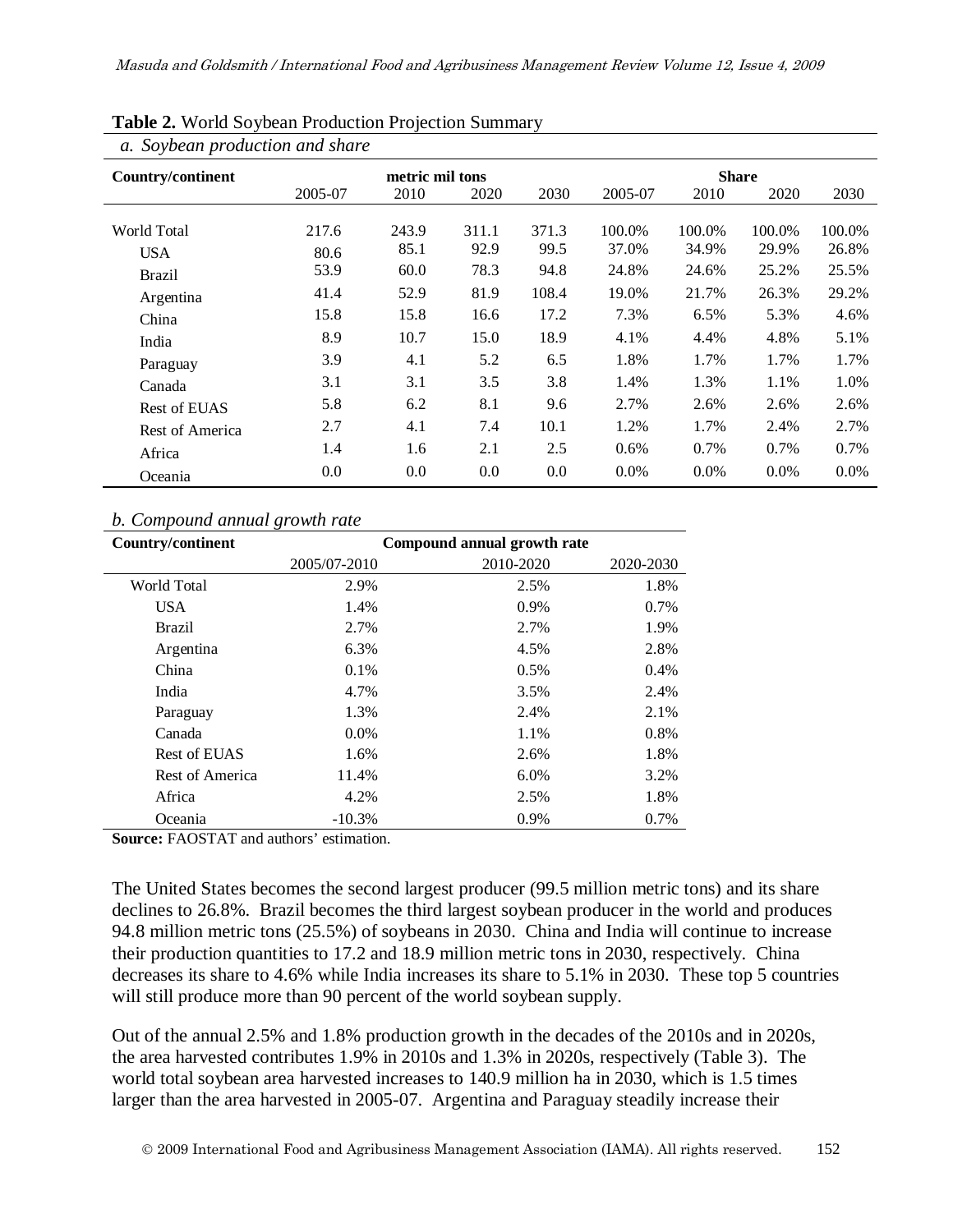soybean harvest areas and reach 31.4 million ha and 5.0 million ha, respectively, in 2030. India also increases its area harvested to 14.6 million ha. These three countries also increase the shares of area harvested in the world. Since the USA and Brazil's areas harvested increase moderately, their shares decline to 25.0% and 21.7%, respectively, in 2030.

| a. so focun arca narvesica ana share |            |       |       |              |         |         |         |        |
|--------------------------------------|------------|-------|-------|--------------|---------|---------|---------|--------|
| <b>Country/continent</b>             | million ha |       |       | <b>Share</b> |         |         |         |        |
|                                      | 2005-07    | 2010  | 2020  | 2030         | 2005-07 | 2010    | 2020    | 2030   |
| World Total                          | 94.1       | 102.5 | 123.6 | 140.9        | 100.0%  | 100.0%  | 100.0%  | 100.0% |
| <b>USA</b>                           | 29.9       | 31.3  | 33.5  | 35.2         | 31.7%   | 30.5%   | 27.1%   | 25.0%  |
| <b>Brazil</b>                        | 21.9       | 22.4  | 26.9  | 30.6         | 23.3%   | 21.9%   | 21.8%   | 21.7%  |
| Argentina                            | 15.1       | 18.5  | 25.6  | 31.4         | 16.0%   | 18.0%   | 20.7%   | 22.3%  |
| China                                | 9.2        | 9.0   | 9.0   | 9.1          | 9.8%    | 8.7%    | 7.3%    | 6.4%   |
| India                                | 8.2        | 9.5   | 12.3  | 14.6         | 8.7%    | 9.3%    | 10.0%   | 10.4%  |
| Paraguay                             | 2.2        | 2.7   | 4.0   | 5.0          | 2.3%    | 2.7%    | 3.2%    | 3.5%   |
| Canada                               | 1.2        | 1.3   | 1.5   | 1.6          | 1.3%    | 1.2%    | 1.2%    | 1.1%   |
| Rest of EUAS                         | 3.9        | 4.4   | 5.6   | 6.6          | 4.1%    | 4.3%    | 4.5%    | 4.7%   |
| <b>Rest of America</b>               | 1.4        | 2.1   | 3.8   | 5.1          | 1.5%    | 2.1%    | 3.1%    | 3.6%   |
| Africa                               | 1.2        | 1.3   | 1.5   | 1.7          | 1.3%    | 1.3%    | 1.2%    | 1.2%   |
| Oceania                              | 0.0        | 0.0   | 0.0   | 0.0          | $0.0\%$ | $0.0\%$ | $0.0\%$ | 0.0%   |

**Table 3.** World Soybean Area Harvested Projection Summary *a. Soybean area harvested and share* 

#### *b. Compound annual growth rate*

| <b>Country/continent</b> | Compound annual growth rate |           |           |  |  |  |
|--------------------------|-----------------------------|-----------|-----------|--|--|--|
|                          | 2005/07-2010                | 2010-2020 | 2020-2030 |  |  |  |
| World Total              | 2.2%                        | 1.9%      | 1.3%      |  |  |  |
| <b>USA</b>               | 1.2%                        | 0.7%      | 0.5%      |  |  |  |
| <b>Brazil</b>            | $0.6\%$                     | 1.9%      | 1.3%      |  |  |  |
| Argentina                | 5.2%                        | 3.3%      | 2.1%      |  |  |  |
| China                    | $-0.7\%$                    | $0.1\%$   | 0.1%      |  |  |  |
| India                    | 3.8%                        | 2.6%      | 1.7%      |  |  |  |
| Paraguay                 | 6.1%                        | 3.8%      | 2.3%      |  |  |  |
| Canada                   | 1.7%                        | 1.4%      | 1.0%      |  |  |  |
| Rest of EUAS             | 2.9%                        | 2.5%      | 1.6%      |  |  |  |
| Rest of America          | 10.8%                       | 5.8%      | 3.1%      |  |  |  |
| Africa                   | 2.8%                        | 1.4%      | 1.0%      |  |  |  |
| Oceania                  | $-10.2%$                    | $0.0\%$   | $0.0\%$   |  |  |  |

**Source:** FAOSTAT and authors' estimation.

During the same projection period, the world average soybean yield contributes 0.6% in 2010s and 0.5% in 2020s to supply (Table 4) and reaches 2.64 tons per ha in 2030. Argentina's yield increases steadily and exceeds 3.0 tons per ha in 2020 then approaches 3.5 tons per ha by 2030. Brazil's yield reaches 3.0 tons per ha by 2030. The growth of yield in the USA, starting from a higher base, continues to increase moderately but plateaus in 2030 at 2.8 tons per hectare. The yields of China and India are 1.90 tons per ha and 1.29 tons per ha, respectively, in 2030 and both do not reach 2.0 tons per ha.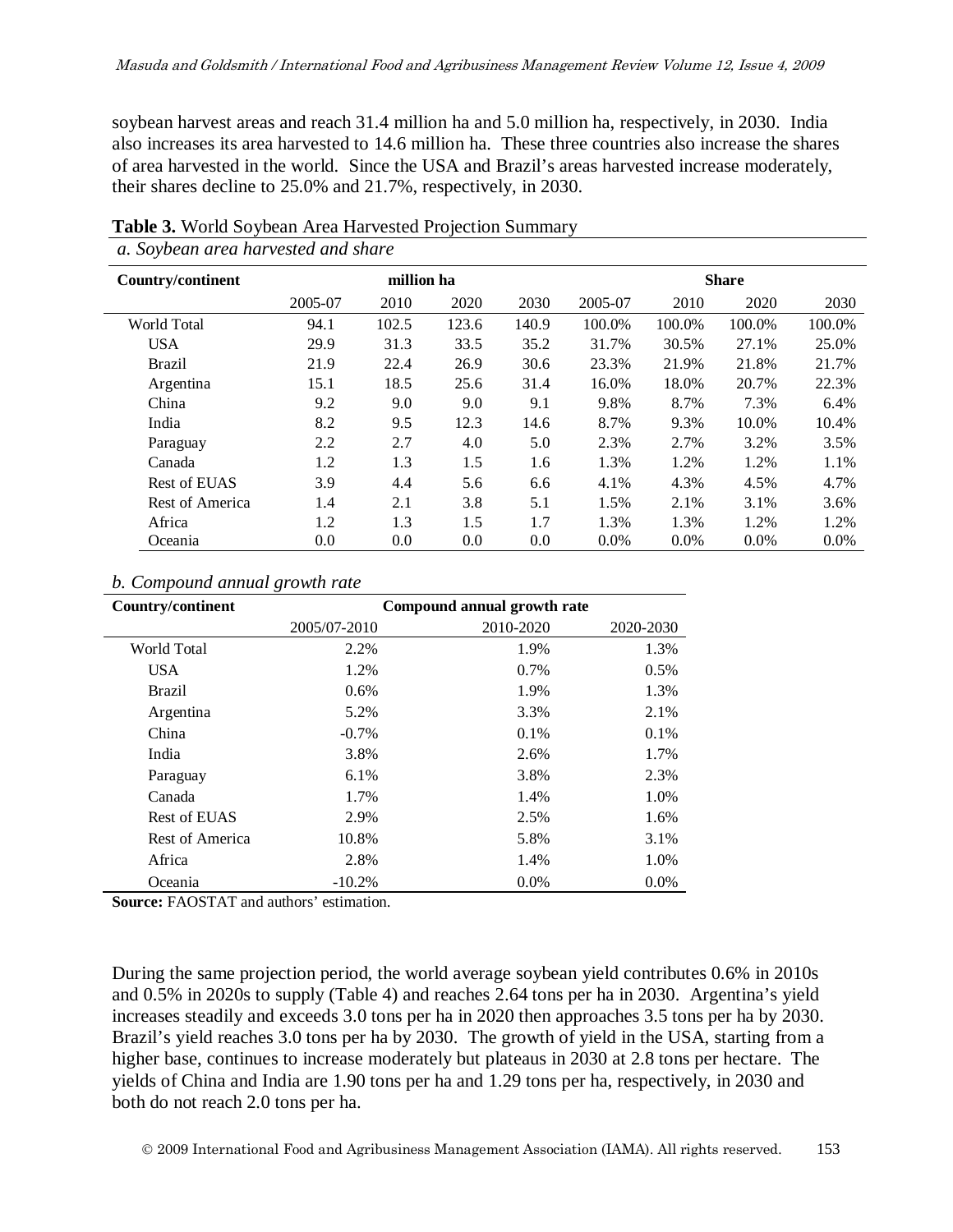| a. Soybean yield  |         |                  |       |       |  |  |  |  |
|-------------------|---------|------------------|-------|-------|--|--|--|--|
| Country/continent |         | metric tons / ha |       |       |  |  |  |  |
|                   | 2005-07 | 2010             | 2020  | 2030  |  |  |  |  |
| World Average     | 2.313   | 2.379            | 2.516 | 2.636 |  |  |  |  |
| <b>USA</b>        | 2.703   | 2.722            | 2.777 | 2.823 |  |  |  |  |
| Brazil            | 2.477   | 2.679            | 2.909 | 3.098 |  |  |  |  |
| Argentina         | 2.745   | 2.864            | 3.205 | 3.457 |  |  |  |  |
| China             | 1.720   | 1.771            | 1.841 | 1.898 |  |  |  |  |
| India             | 1.080   | 1.120            | 1.216 | 1.294 |  |  |  |  |
| Paraguay          | 1.816   | 1.503            | 1.316 | 1.296 |  |  |  |  |
| Canada            | 2.659   | 2.491            | 2.408 | 2.358 |  |  |  |  |
| Rest of EUAS      | 1.500   | 1.424            | 1.447 | 1.466 |  |  |  |  |
| Rest of America   | 1.876   | 1.923            | 1.955 | 1.981 |  |  |  |  |
| Africa            | 1.154   | 1.222            | 1.350 | 1.456 |  |  |  |  |
| Oceania           | 2.205   | 2.106            | 2.312 | 2.480 |  |  |  |  |

#### **Table 4.** World Soybean Yield Projection Summary

#### *b. Compound annual growth rate*

| <b>Country/continent</b> | Compound annual growth rate |           |           |  |  |  |  |
|--------------------------|-----------------------------|-----------|-----------|--|--|--|--|
|                          | 2005/07-2010                | 2010-2020 | 2020-2030 |  |  |  |  |
| World Average            | 0.7%                        | 0.6%      | 0.5%      |  |  |  |  |
| <b>USA</b>               | $0.2\%$                     | 0.2%      | 0.2%      |  |  |  |  |
| <b>Brazil</b>            | 2.0%                        | 0.8%      | 0.6%      |  |  |  |  |
| Argentina                | 1.1%                        | 1.1%      | 0.8%      |  |  |  |  |
| China                    | $0.7\%$                     | 0.4%      | 0.3%      |  |  |  |  |
| India                    | 0.9%                        | 0.8%      | 0.6%      |  |  |  |  |
| Paraguay                 | $-4.6\%$                    | $-1.3\%$  | $-0.2\%$  |  |  |  |  |
| Canada                   | $-1.6%$                     | $-0.3%$   | $-0.2\%$  |  |  |  |  |
| Rest of EUAS             | $-1.3\%$                    | 0.2%      | 0.1%      |  |  |  |  |
| Rest of America          | $0.6\%$                     | 0.2%      | 0.1%      |  |  |  |  |
| Africa                   | 1.4%                        | 1.0%      | 0.8%      |  |  |  |  |
| Oceania                  | $-1.1\%$                    | 0.9%      | 0.7%      |  |  |  |  |

**Source:** FAOSTAT and authors' estimation.

### **Scenarios**

The following three scenarios highlight the interplay between land use and yield when addressing the future forecasted soybean demand of 371 million metric tons. The pressure to dedicate current or new agricultural lands to soybeans will be great unless yields can be increased. This pressure to meet demand is not simply an agricultural question of crop substitution. Societies and their governments will increasingly wrestle with preserving native biomes versus converting land to crop agriculture.

Arable land for soybeans is limited over the long run and a yield plateau appears to exist around 3.00 tons per hectare for most producing countries. Only Argentina appears to be on a trajectory to reach 3.50 tons per hectare by 2030. Specht et al. (1999) discuss the biological limit to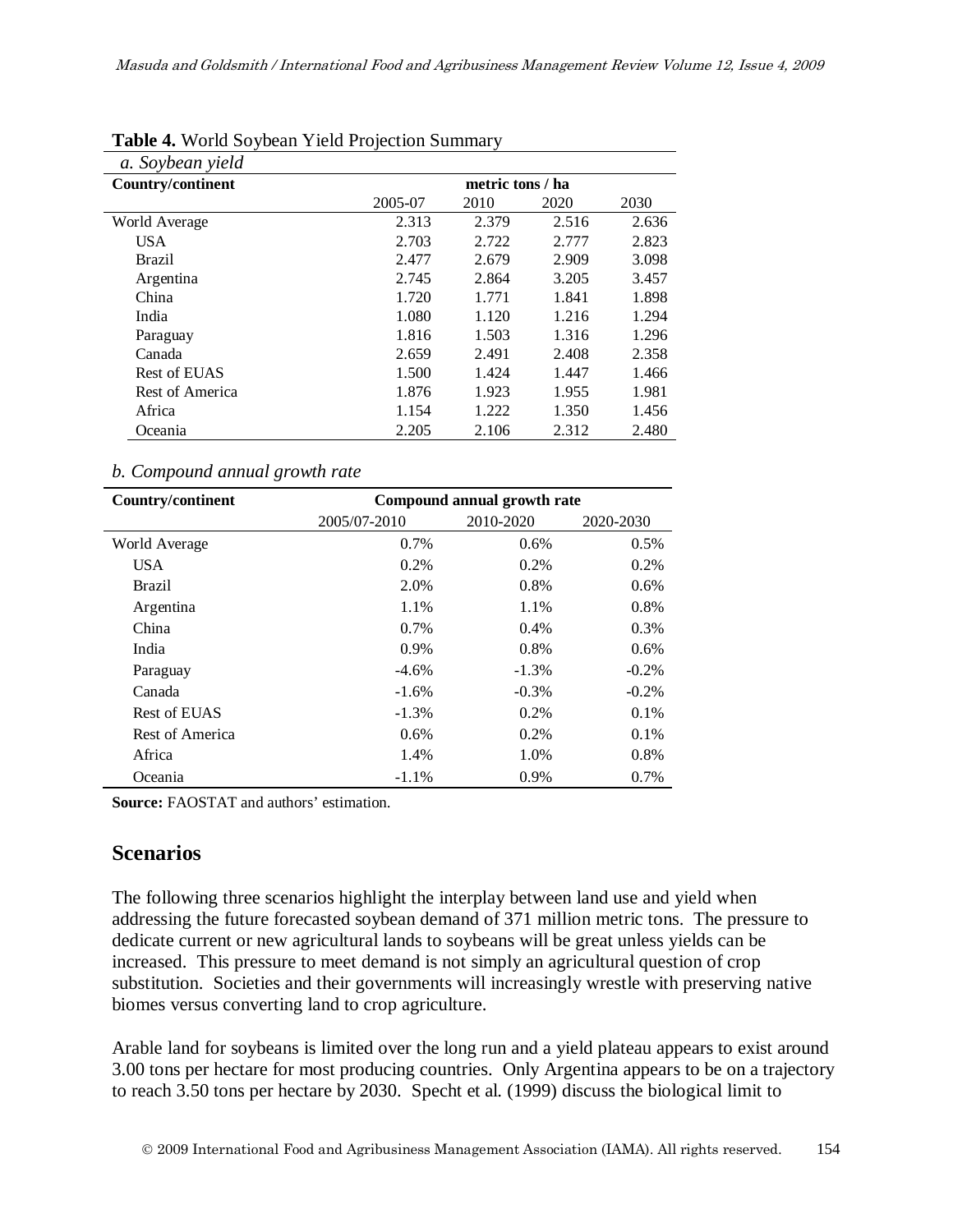soybean yield improvement in the USA and argues the 4.00 tons per ha milestone could be achieved by 2029 but would more likely take significantly longer. Recent research in Illinois shows little yield growth in public variety trials since 2000 (Goldsmith 2008a). The USA and Argentina currently hold the highest yields at, 2.7 tons/ha, 17% greater than the world average yield.

We propose three future yield scenarios where the forecasted production of 371 million metric tons is held constant:

• *Scenario 1:* This is the benchmark case and reflects the above forecast where world average yield increases annually by 0.5% and reaches 2.64 tons per ha. World total area harvested increases annually by 1.7% and reaches 140.9 million ha in 2030 assuming moderate yield growth (Figure 6).



**Figure 6.** Scenarios for World Soybean Area Harvested and Yield to 2030

- *Scenario 2:* The "Specht" scenario imagines a high annual growth rate in yield where world average yield rising from current levels of 2.31 metric tons per hectare to 4.00 tons/ha by 2030. Such a scenario would involve significant investment in agricultural research, but would lead to large dividends in terms of reducing land use pressures to meet growing demand.
- *Scenario 3:* This scenario is pessimistic in that the annual yield growth rate slows from the forecasted level of 0.55% per year to 0.00% per year. Reduced levels of agricultural research investment occur as public priorities shift, say to alternative crops, or private priorities follow crops with higher returns on investment. Numerous authors have identified monopoly rents arising from patent, trademark, and trade secret practices as a key driver in seed innovation and associated productivity gains in agriculture (Quaim and De Janvry, 2003; Lapan and Moscini, 2004; Endres and Goldsmith, 2007). Weak intellectual property (IP) rights directly challenge the formation of monopoly opportunities and incentives for private sector investment. Private seed firm research investments are diverted from IP vulnerable crops such as soybeans to an IP protected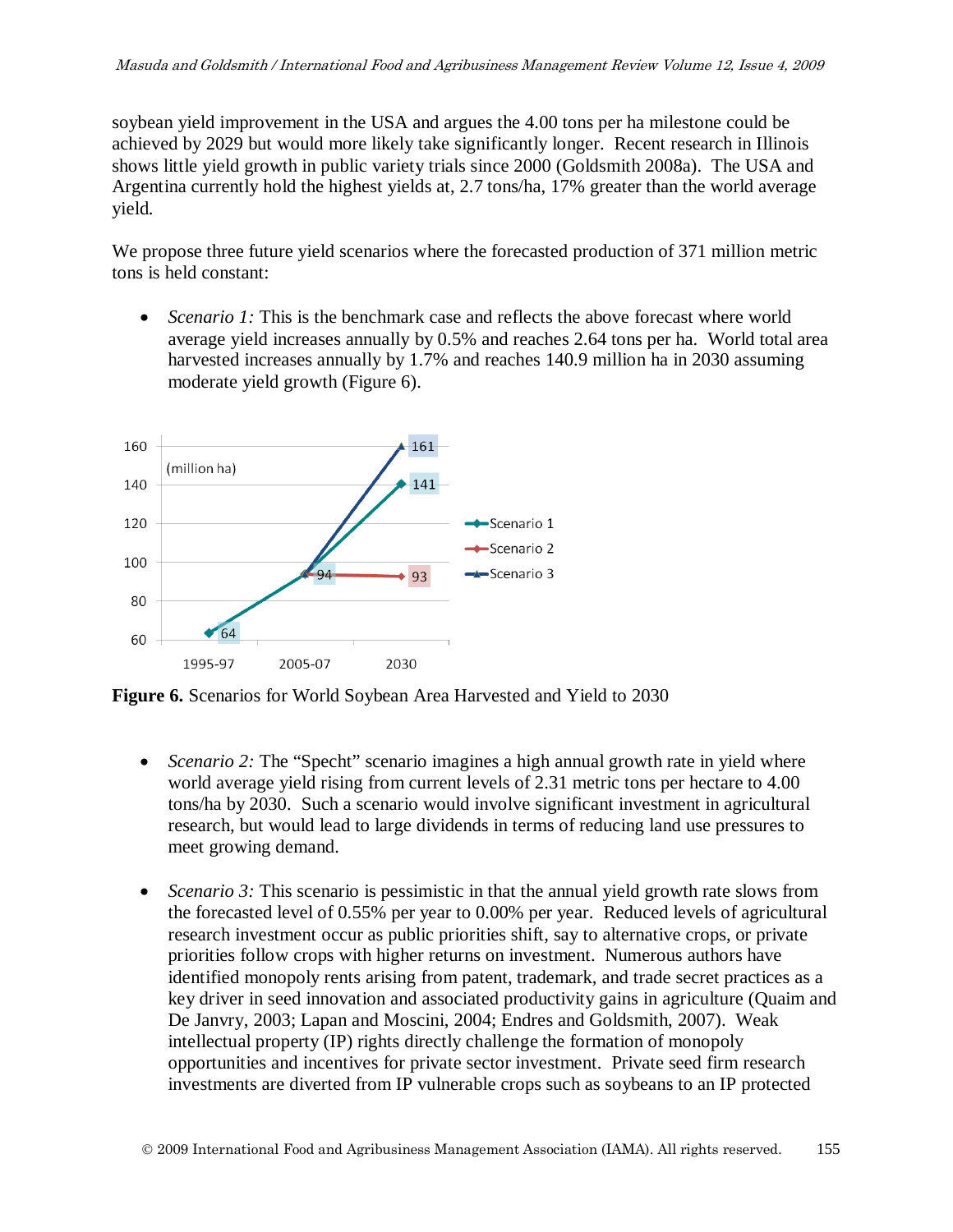crop [4](#page-13-0) such as maize (Goldsmith et al., 2006). Thus differing returns to research across crops dramatically affect private investment flows and resulting productivity growth rates. Public or farmer led investment may then be necessary to fill the void where public priorities for investment remain high but private incentives are weak.

#### *Scenario 1: Annual Yield Growth remains at its current trend of 0.55% during the forecast period*

As a benchmark scenario, world average soybean yield reaches 2.64 tons/ha in 2030 when the annual growth rate of the world average yield increases 0.55% per year during the estimation period. This is the most likely case and reflects the estimation using the above damped-trend exponential smoothing model. The world total soybean area harvested grows by 1.70 % annually and reaches 140.9 million ha in 2030 to meet expected demand. Such land expansion would be 1.5 times greater than 94.1 million ha in 2005-07.

#### *Scenario 2: Specht optimistic scenario: yield level reaches 4.00 tons/ha in 2030*

Specht et al. (1999) state that the United States soybean yield could reach 4.00 tons per ha by 2029. Accelerating investments in genetics, cultural practices, and technology transfer mechanisms, combined with a focus on low-but potentially high yield settings, would be necessary to achieve these goals. Currently (2005-07 average) the soybean yields in the USA, Brazil, and Argentina are 2.70, 2.48, and 2.75 tons per ha, respectively. On the other hand, China and India's yields are 1.72 and 1.08 tons per ha, respectively. To reach the 4.00 tons per ha target, the average yield growth needs to accelerate from its base level of 0.5% to 2.3% per year. During the period, the world total soybean production increases annually by 2.2% and reaches 371.3 million metric tons (Table 5). Under this optimistic yield growth scenario the world soybean area harvested would decline to 92.8 million hectares thus requiring 1.3 million fewer hectares to meet demand of 371.3 metric tons in 2030.

| <b>World Total/Average</b>       | Year 2005-07 | <b>CAGR</b> | <b>Year 2030</b> |     |
|----------------------------------|--------------|-------------|------------------|-----|
|                                  | a            |             | b                | b/a |
| Production (mil. metric tons)    | 217.6        | 2.2%        | 371.3            | 1.7 |
| Scenario 1 (estimation results)  |              |             |                  |     |
| Area Harvested (mil. ha)         | 94.1         | 1.7%        | 140.9            | 1.5 |
| Yield (tons/ha)                  | 2.3          | 0.5%        | 2.6              | 1.1 |
| Scenario 2 (higher yield growth) |              |             |                  |     |
| Area Harvested (mil. ha)         | 94.1         | $-0.1\%$    | 92.8             | 1.0 |
| Yield (tons/ha)                  | 2.3          | 2.3%        | 4.0              | 1.7 |
| Scenario 3 (lower yield growth)  |              |             |                  |     |
| Area Harvested (mil. ha)         | 94.1         | 2.3%        | 160.6            | 1.7 |
| Yield (tons/ha)                  | 2.3          | $0.0\%$     | 2.3              | 1.0 |

**Table 5.** Scenarios for World Soybean Area Harvested and Yield to 2030

<span id="page-13-0"></span><sup>&</sup>lt;sup>4</sup> Due to hybridization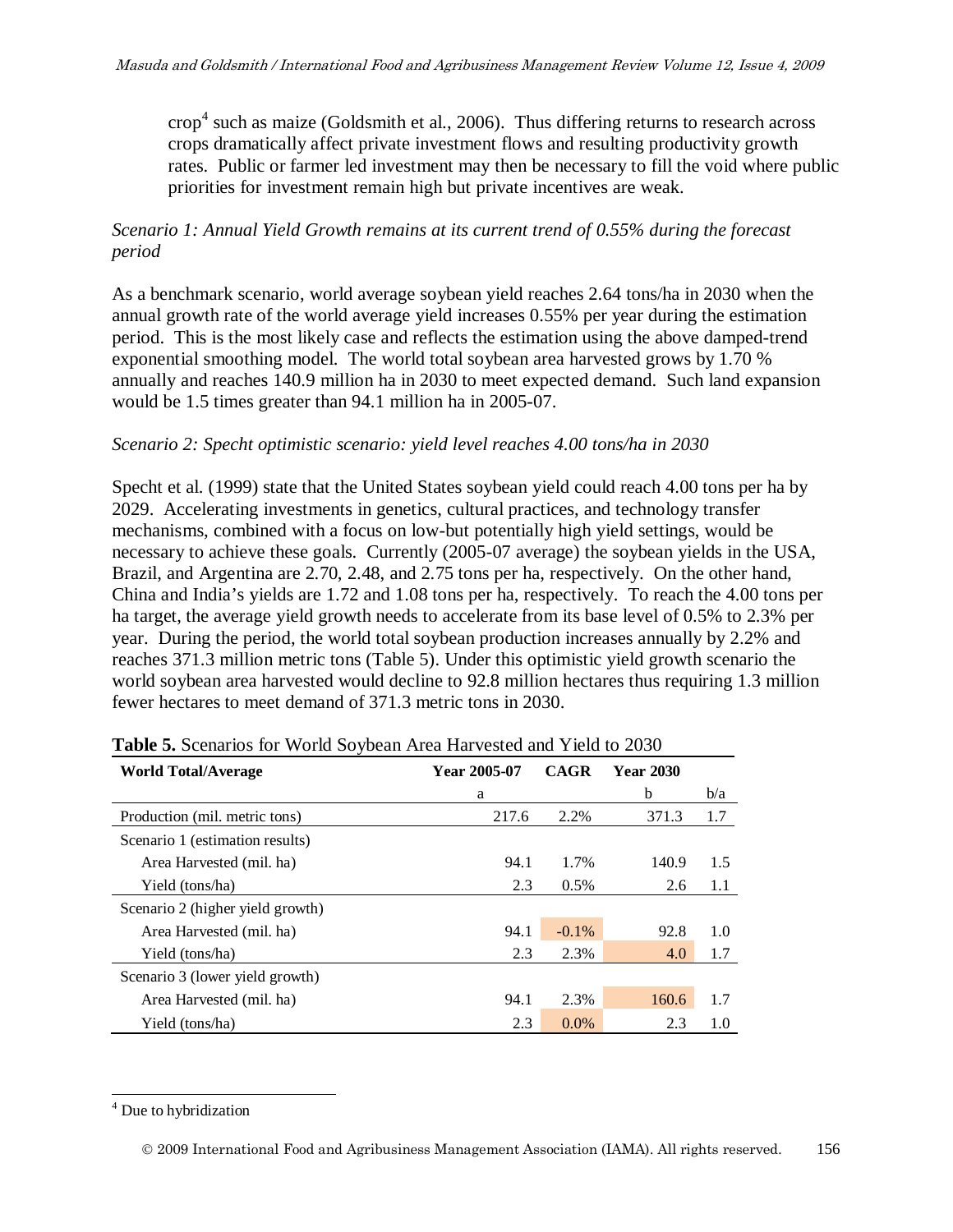#### *Scenario 3: Annual yield growth slows to 0.00%*

Weak intellectual property rights limit private incentives to invest in soybean research (Goldsmith et al., 2006). As well increasing demand for liquid biofuels such as ethanol makes maize investment increasingly attractive in regions such as the Midwest U.S. and Argentina where the complementarity between maize and soybeans has declined. Soybean yield growth could decline in the future with reduced soybean research and farmer investment in soybean production. Greater land expansion, though unlikely, would be needed to meet demand under such a scenario. Declining availability of land, higher productivity from competing crops, and greater sensitivity to maintain native biomes will limit the rate of soybean area expansion. Nevertheless, to meet production forecasts world soybean hectares would need to increase over 65 million hectares to 160.6 million, if yield growth fell to 0.0% per year. At that level, the world average yield would remain at 2.3 tons per ha.

### **Discussion and Concluding Remarks**

This paper projects soybean area harvested, yield, and production quantities by major counties and by continent, using Box-Jenkins model employing exponential smoothing with a damped trend. The world soybean production is forecasted at 371.3 million metric tons in 2030. If 4.00 tons per ha in 2030 is set as the yield target, the world average yield growth needs to increase by 2.3% per year and the area harvested would decline to 92.8 million hectares in 2030 (Scenario 2). On the other hand, if the average yield growth remains at 0.0% per year (Scenario 3), approximately 160 million ha of soybean area harvested will be needed in 2030 to meet world demand.

Arable land on the globe is limited and the competition from other crops restricts soybean area expansion. The expansion of farmland will continue to be constrained as the international community values environmental stewardship and biome preservation. Since 1990 areas of arable land and permanent crops in the high growth countries of Brazil and Argentina have increased 17% or 14.5 million hectares (Figures 7 and 8). During the same period, the forest areas have decreased 9% or 47.8 million hectares.



**Figure 7.** Land Use Changes in Brazil (1990-2007) **Source:** FAOSTAT and authors' calculation.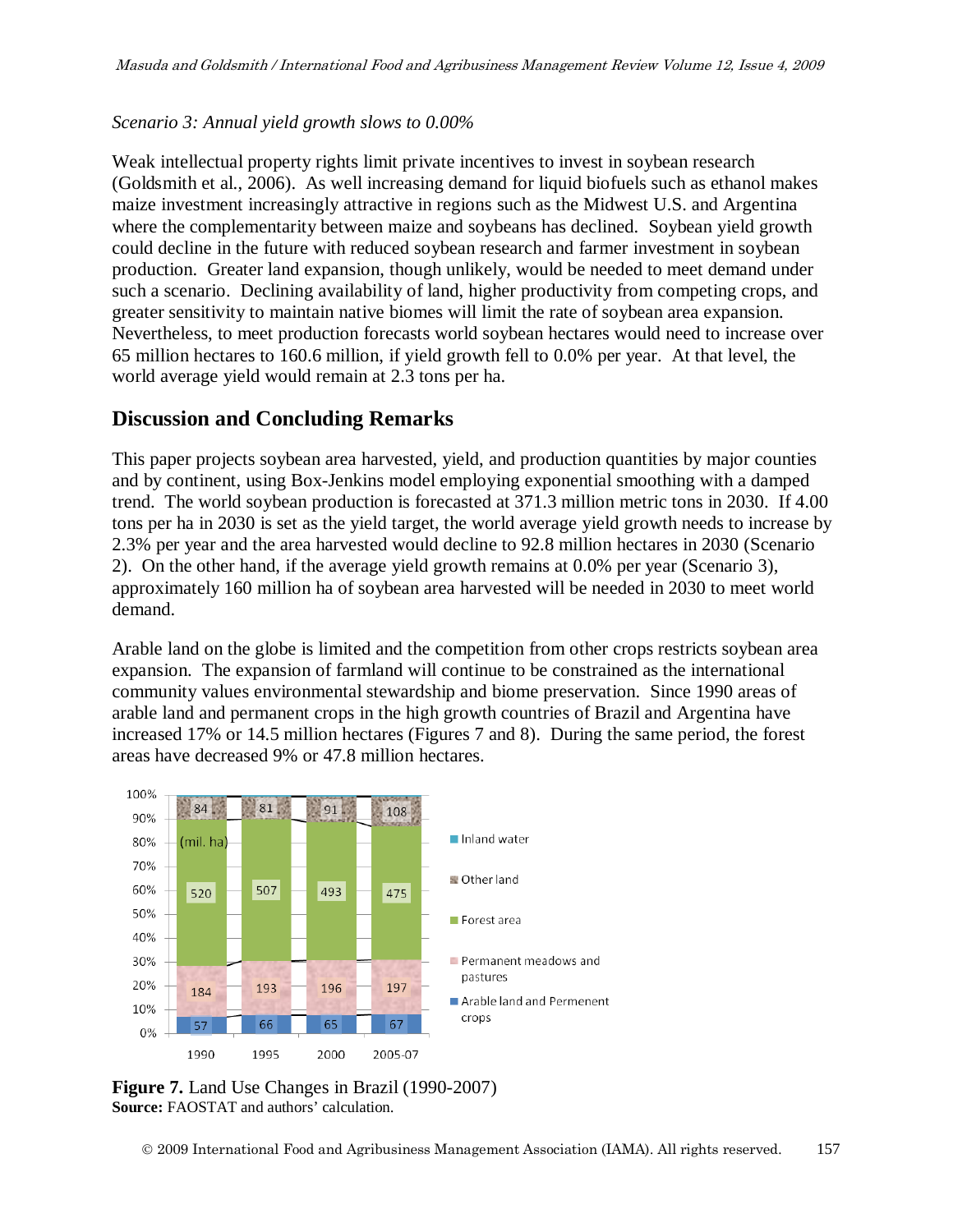

**Figure 8.** Land Use Changes in Argentina (1990-2007) **Source:** FAOSTAT and authors' calculation.

According to the estimation results or Scenario 1, Brazil's soybean area harvested increases from 21.9 million ha in 2005-07 to 30.6 million ha in 2030 and Argentina's soybean area harvested grows from 15.1 to 31.4 million ha (recall Table 2). In 2005-07 soybean area harvested already shares 33% of the cropland in Brazil and 46% in Argentina. The soybean areas harvested under Scenario 1 is expected increase 1.4 times in Brazil and 2.1 times in Argentina by 2030. Competing crops will be crowded out, pasture will be converted, and pressure to convert native biomes will remain in such a scenario.

Therefore, policy shifts and research investment are needed to generate the yield improvements necessary to meet demand projections. Social and political pressure on land use expansion in agriculture will only accelerate in the coming years if yields continue to lag. Raising yield might take either or both of two directions: i) substantial R&D investments in genetics and agronomics in advanced soybean producing areas to achieve the biological limit, or ii) technological transfers to low-yield areas under protection of IP rights to help lower producing counties increase yields.

### **Acknowledgement**

The authors would like to give special thanks to the anonymous reviewers for their assistance in the preparation of this manuscript.

## **References**

- Endres, A.B. and P.D. Goldsmith. 2007. Alternative Business Strategies in Weak Intellectual Property Environments: A Law & Economics Analysis of the Agro-Biotechnology Firm's Strategic Dilemma. *Journal of Intellectual Property Law.* 14 (2): 237-268.
- Ferbar, L., D. Creslovnik, B. Mojskerc, and M. Rajgelj. 2009. Demand forecasting methods in a supply chain: Smoothing and denoising. *International Journal of Production Economics.* 118 (1): 49-54.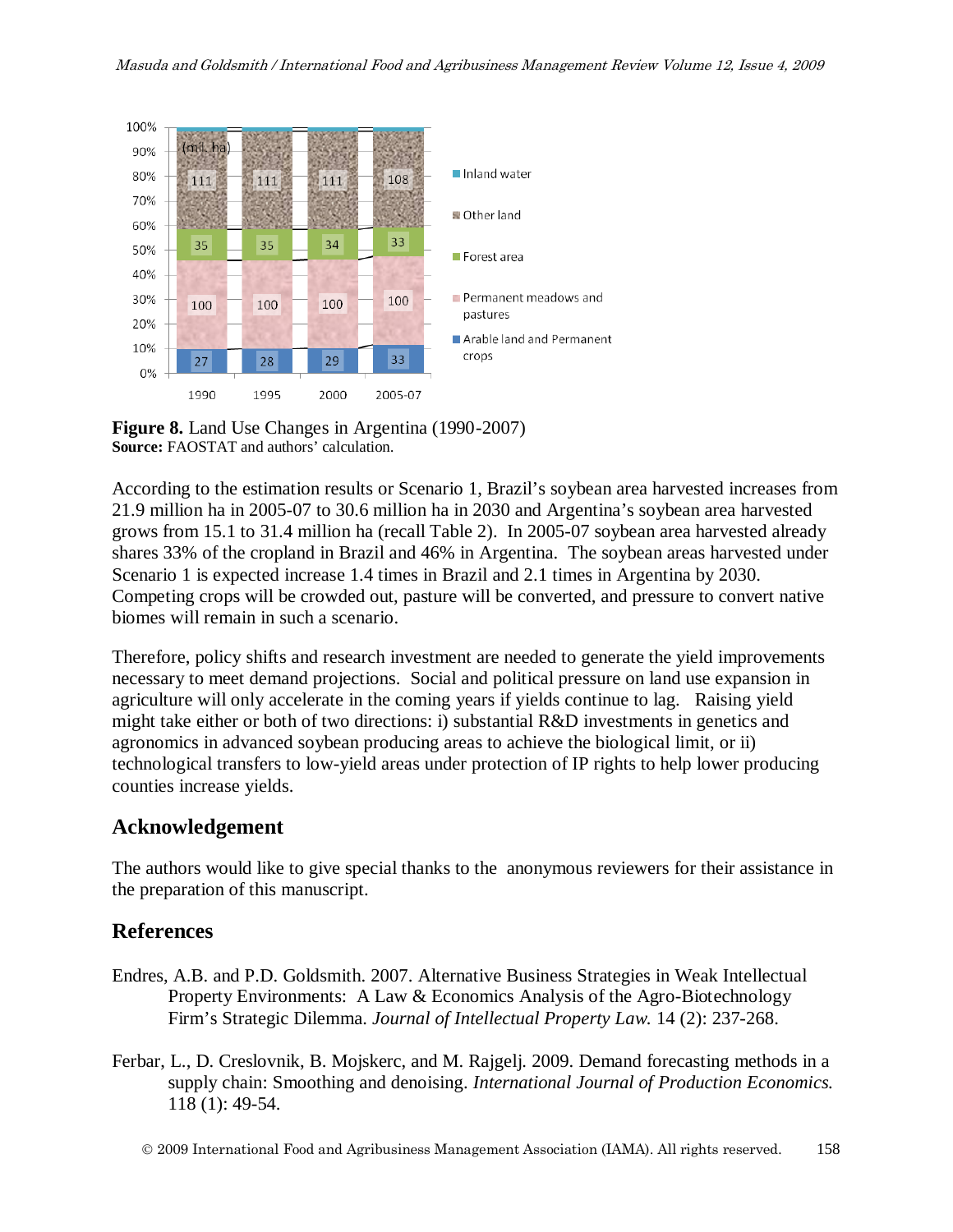- Food and Agriculture Organization (FAO) of the United Nations. FAOSTAT. [www.faostat.org.](http://www.faostat.org/)
- Gardner, E. S. Jr. 1985. Exponential Smoothing: The State of the Art. *Journal of Forecasting.* 4: 1-28.
- Gardner, E.S.Jr. and E.D. McKenzie. 1985. Forecasting Trends in Time Series. *Management Science.* 31 (10): 1237-1246.
- Goldsmith, P.D., G. Ramos, and C. Steiger. 2006. Intellectual Property Piracy in a North-South Context: Empirical Evidence. *Agricultural Economics.* 35 (5): 335-349.
- Goldsmith, P.D. 2008a. Executive Director's Message. *NSRL Bulletin*. 15 (1): 7.
- Goldsmith, P.D. 2008b. Economics of Soybean Production, Marketing and Utilization. In *Soybeans: Chemistry, Production, Processing, and Utilization, Eds*
- Johnson, L.A., White,P. J. and R. Galloway, 117-150. Champaign, IL: American Oil Chemists Society (AOCS) Press.
- Hamilton, J.D. 1994. *Time Series Analysis*. Princeton, NJ: Princeton University Press.
- Holt, C., F. Modigliani, J.F. Muth, and H.A. Simon. 1960. *Planning Production, Inventories, and Work Force*. Englewood Cliffs, NJ: Prentice-Hall.
- Kang, H. 1986. Univariate ARIMA Forecasts of Defined Variables. *Journal of Business & Economic Statistics.* 4 (1): 81-86.
- Kennedy, P. 2003. *A Guide to Econometrics, 5th ed*. Cambridge, MA: MIT Press.
- Lapan, H. E. and G. C. Moschini. 2004. Innovation and Trade with Endogenous Market Failure: The Case of Genetically Modified Products. *American Journal of Agricultural Economics.* 86(3): 634-648.
- Holt, C., F. Modigliani, J.F. Muth, and H.A. Simon. 1960. *Planning Production, Inventries, and Work Force*. Englewood Cliffs, NJ: Prentice-Hall.
- Miller, T. and M. Liberatore. 1993. Seasonal Exponential Smoothing with Damped Trends: An Application for Production Planning. *International Journal of Forecasting.* 9 (4): 509- 515.
- Mills, T. C. 1990. *Time Series Techniques for Economics.* Cambridge, UK: Cambridge University Press.
- OECD-FAO. *Agricultural Outlook.* 2009-2018. June, 2009. [http://stats.oecd.org/Index.aspx?DataSetCode=HIGH\\_AGLINK\\_2009#](http://stats.oecd.org/Index.aspx?DataSetCode=HIGH_AGLINK_2009)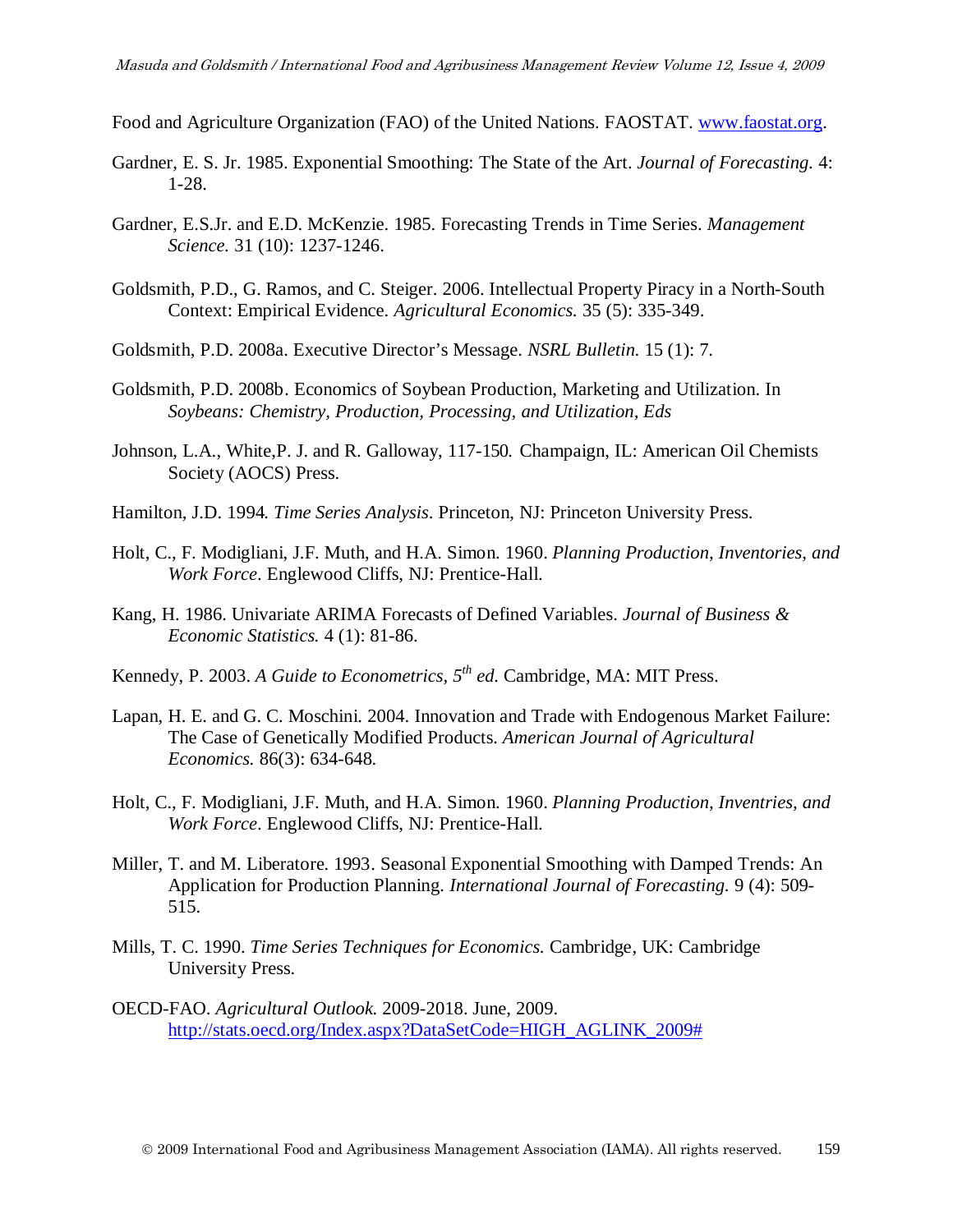- Qaim, M. and A. de Janvry. 2003. Genetically Modified Crops, Corporate Pricing Strategies, and Farmers' Adoption: The Case of BT Cotton in Argentina. *American Journal of Agricultural Economics.* 85(4): 814-828.
- Rosegrant, M.W., S. Meijer, and S.A. Cline. 2002. *International Model for Policy Analysis of Agricultural Commodities and Trade (IMPACT): Model Description.* International Food Policy Research Institute.
- Rosegrant, M.W., M.S. Paisner, S. Meijer, and J. Witcover. 2001. *Global Food Projections To 2020: Emerging Trends and Alternative Futures.* International Food Policy Research Institute.
- Specht, J.E., D.J. Hume, and S.V. Kumudini. 1999. Soybean Yield Potential A Genetic and Physiological Perspective. *Crop Sci.* 39: 1560-1570.
- United States Department of Agriculture (USDA). *Agricultural Projections to 2018.* Long-term Projections Report OCE-2009-1, February, 2009.

# **Appendix**

### **Direct and Indirect Estimation Results**

Following Kang's (1986) suggestion, A (area harvested) and Y (yield) were forecasted separately. Then P (production) was calculated as the product of A and Y ( $P=AXY$ ). However, according to Kennedy (2003), it is not clear whether it is better to forecast A and Y separately to produce the forecast, or to directly forecast P. The direct soybean production estimation was 362.9 million tons in 2030 (Table 6); is 8.4 million tons or 2.3% lower than 371.3 million tons of the indirect estimation result (Figure 9). Both forecasts performed comparably at the country level and each time period, thus any differences do not impede the overall results and discussion in the paper.

| Country/continent | <b>Metric mil tons</b> |       |       |       | <b>Share</b> |        |        |        |
|-------------------|------------------------|-------|-------|-------|--------------|--------|--------|--------|
|                   | 2005-07                | 2010  | 2020  | 2030  | 2005-07      | 2010   | 2020   | 2030   |
| World Total       | 217.6                  | 246.1 | 310.4 | 362.9 | 100.0%       | 100.0% | 100.0% | 100.0% |
| <b>USA</b>        | 80.6                   | 82.8  | 90.4  | 96.6  | 37.0%        | 33.7%  | 29.1%  | 26.6%  |
| <b>Brazil</b>     | 53.9                   | 64.1  | 84.2  | 100.7 | 24.8%        | 26.0%  | 27.1%  | 27.7%  |
| Argentina         | 41.4                   | 53.7  | 81.2  | 103.7 | 19.0%        | 21.8%  | 26.2%  | 28.6%  |
| China             | 15.8                   | 16.2  | 17.3  | 18.3  | 7.3%         | 6.6%   | 5.6%   | 5.0%   |
| India             | 8.9                    | 10.5  | 14.0  | 16.8  | 4.1%         | 4.3%   | 4.5%   | 4.6%   |
| Paraguay          | 3.9                    | 4.2   | 4.7   | 5.1   | 1.8%         | 1.7%   | 1.5%   | 1.4%   |
| Canada            | 3.1                    | 3.2   | 3.7   | 4.1   | 1.4%         | 1.3%   | 1.2%   | 1.1%   |
| Rest of EUAS      | 5.8                    | 5.8   | 6.4   | 6.8   | 2.7%         | 2.4%   | 2.1%   | 1.9%   |
| Rest of America   | 2.7                    | 4.1   | 7.4   | 10.1  | 1.2%         | 1.7%   | 2.4%   | 2.8%   |

**Table 6.** Direct Estimation Results: World Soybean Production